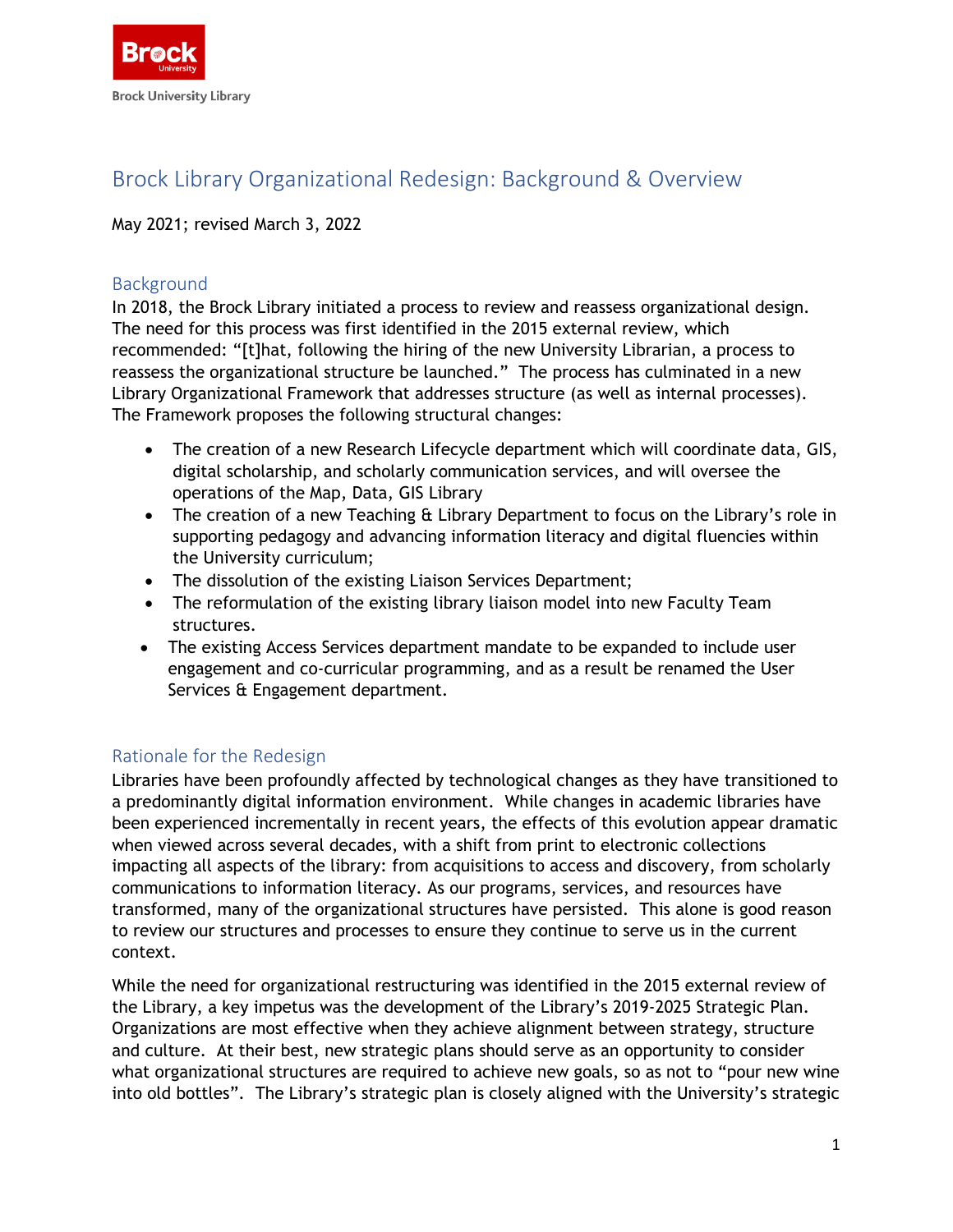

plan, so these proposed structures also help us achieve institutional goals (for specifics, see below on benefits to student success, teaching and research). The chart below demonstrates at a high level how the proposed structures align with the Library's and the University's strategic plans.

| <b>University Strategic Plan</b>                                                        | Library Strategic Plan          | <b>Proposed Library Structure</b>                                                |
|-----------------------------------------------------------------------------------------|---------------------------------|----------------------------------------------------------------------------------|
| Offer a Transformational and<br>Accessible Academic and<br><b>University Experience</b> | <b>Student Success</b>          | • Teaching & Learning Dept<br>• User Services &<br>Engagement<br>• Faculty Teams |
| <b>Build Research Capacity</b><br>across the University                                 | Research Lifecycle              | • Research Lifecycle<br>• Faculty Teams                                          |
| Enhance the Life and Vitality<br>of our Local Region and<br>Beyond                      | <b>Engaging our Communities</b> | • User Services &<br>Engagement                                                  |

Another factor was the need to consider the new functions and areas of expertise that had gradually accrued over time, but because they were new, were sometimes grafted onto existing structures, departments, etc. in an ad hoc manner.

The following framework for organizational design is based upon a long, thorough and iterative process of reflection and consultation (see Consultation Process below). As we have developed the framework, the questions of why we need to change and what we need to address as an organization have come into greater focus.

• A need for structure around the Library's role in supporting the research mission

While the Library has assumed a greater role in supporting the research mission of the University, the Library has not had adequate structures that align with this part of our strategic plan. Support for research has been dispersed in pockets across the organization making it difficult to plan, market, and coordinate these supports and services. A Research Lifecycle department will improve the Library's ability to contribute to the University's goals of research intensification.

• A need for a Library structure focused on the support of the curriculum

Similarly, the Library lacks a structure focused on the Library's role in instruction and support for the curriculum. In our current structure instruction is taken up by individual liaison librarians largely in response to individual requests by instructors. The rationale for a Teaching & Learning Department is that it will be better positioned to pursue a more systematic and strategic integration of library instruction within the curriculum.

• Rationale for a faculty team approach

In the current liaison model librarians serve programs primarily through individual relationships where each academic program is assigned a single librarian for the purposes of liaison with the Library. These liaison relationships allow for highly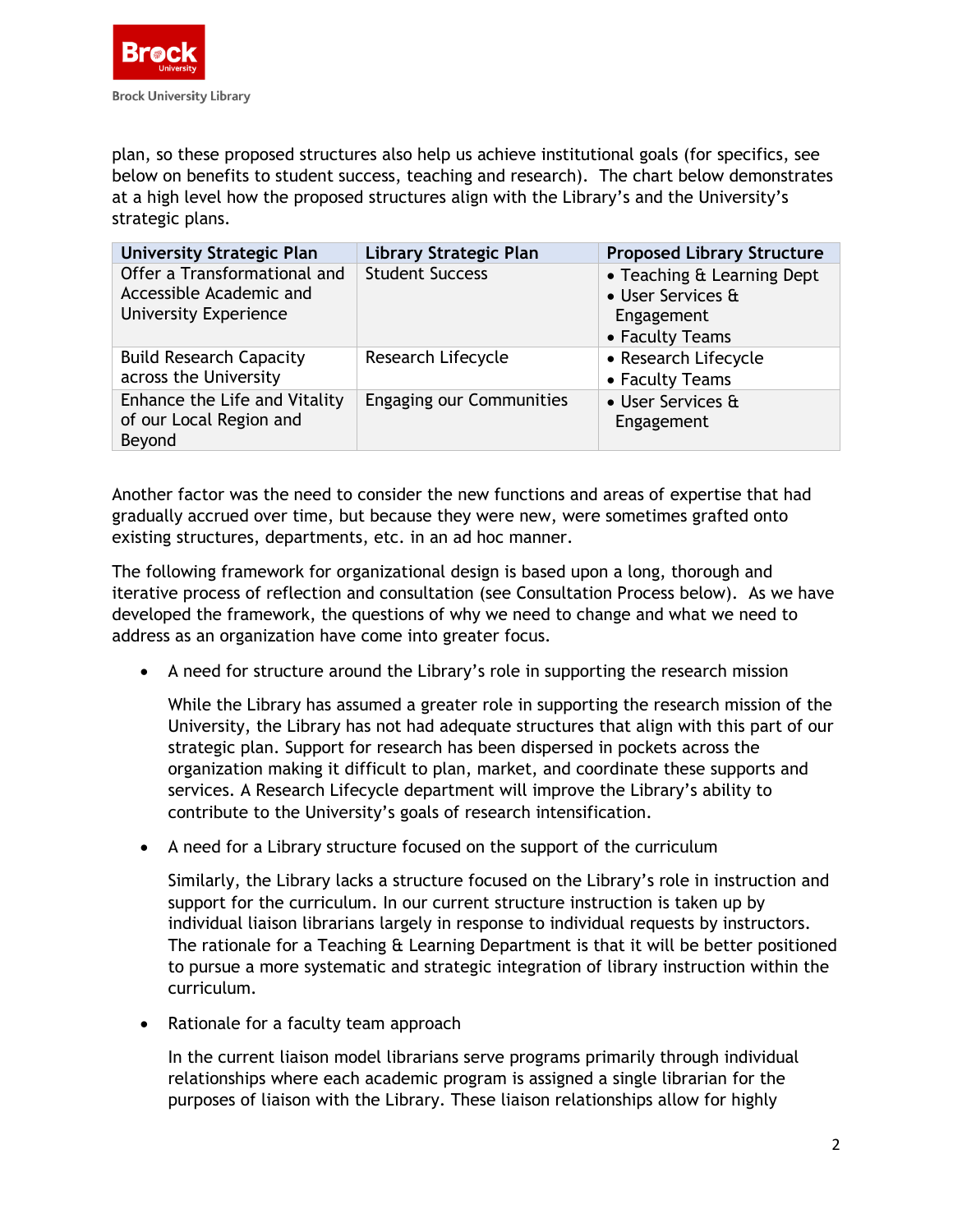

personalized support; however, one of the consequences of this approach is that it can be challenging for individual librarians to bring to bear all of the various areas of specialized expertise available in the Library. As an example, one liaison librarian may have expertise in research data management or open educational resources, while another may not. A faculty team approach is intended to draw upon services and expertise from across the Library.

A faculty team model is also intended to provide greater continuity when there are librarians on leaves or there are other staffing changes. Sabbatical leaves etc. are increasingly common amongst librarians. This results in a continual turnover of liaison assignments. The result can be a lack of consistency in the liaison relationship, and the risk of a program being placed on the "backburner" when a program's regular liaison librarian is away on leave. A team-based model helps mitigate this problem by assigning teams of librarians to programs.

Finally, a team approach makes it easier to set collective goals, provide a more consistent level of communication and outreach across programs.

• The need for a more coordinated approach to user outreach and engagement in the James A. Gibson Library

The ground floor of the James A. Gibson Library (Matheson Learning Commons) represents one of the most visible aspects of the Library; thousands of members of the campus community pass through the Library each day. Existing services on this floor (e.g., Ask Us Desk) are provided by the Access Services department; however, the Library does not currently have a specific department or structure that can fully leverage the potential for engagement with the Brock community presented by this central space. The Library would benefit from a more coordinated approach to other co-curricular programming in the Library, including events, exhibits, workshops, outreach activities, user experience, and a focus on the first-year experience.

## Description of the Organizational Changes

In new Organizational Framework the Library will continue to have six departments; however, two existing departments – Map Data GIS Library/Digital Scholarship Lab, and Liaison Services - will be dissolved, and two new departments - Research Lifecycle, and Teaching & Learning will be created in their place. In addition, the plan proposes to change the name of the Access Services department to User Services & Engagement. This change is, however, not seen as a structural change so much as a change in name that reflects an expansion of the department's role. The following three departments (Collections Services; Archives & Special Collections; and Library Systems & Technologies) would not be affected (though a slight alteration of the Systems department is proposed). The following chart provides a quick summary of these changes.

| <b>Before Restructuring</b>                                                  | <b>After Restructuring</b>     |
|------------------------------------------------------------------------------|--------------------------------|
| Map Data GIS Library/Digital Scholarship Lab   Research Lifecycle Department |                                |
| <b>Liaison Services</b>                                                      | Teaching & Learning Department |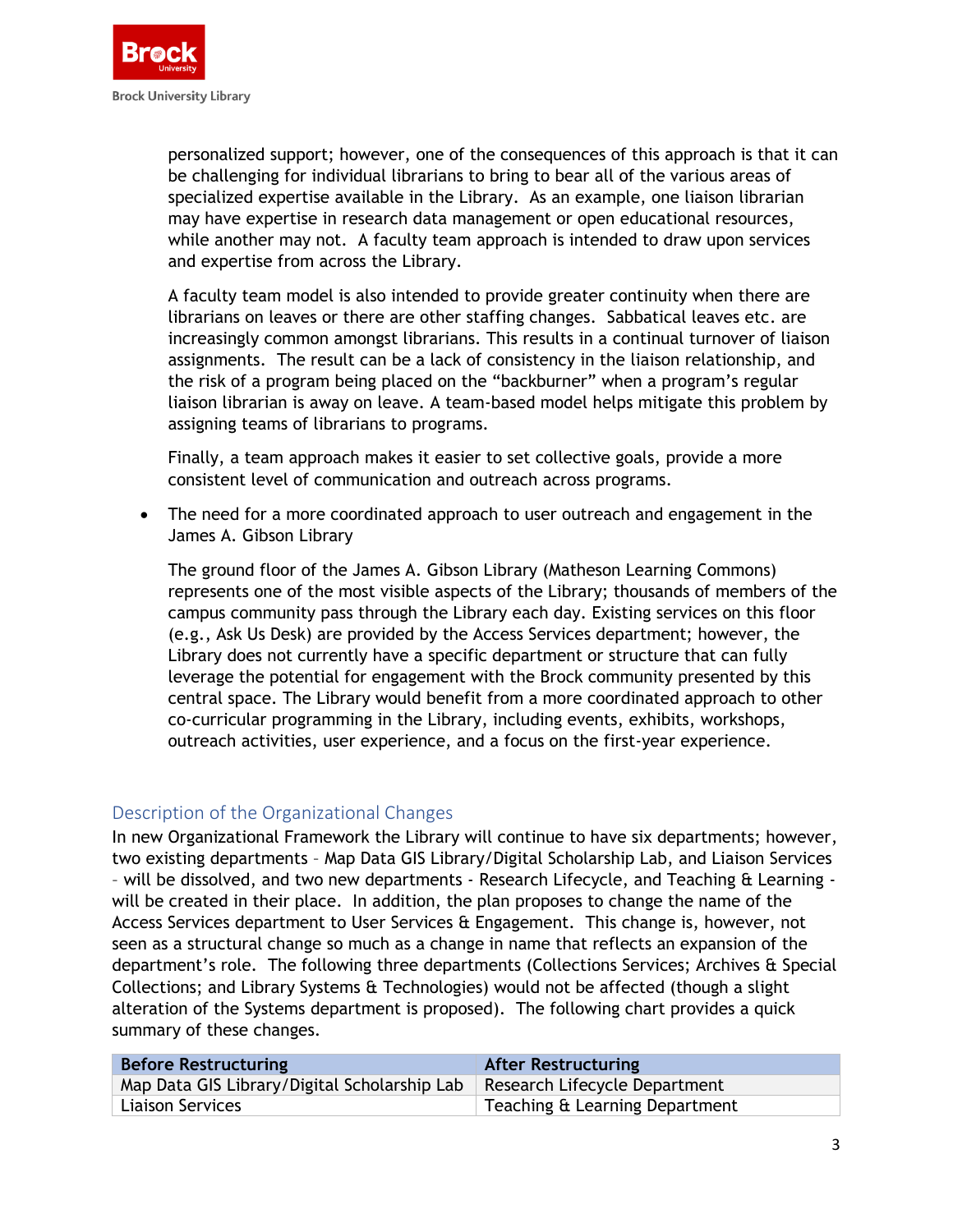

| <b>Access Services</b>         | User Services & Engagement              |
|--------------------------------|-----------------------------------------|
| <b>Collections Services</b>    | <b>Collections Services</b>             |
| Archives & Special Collections | Archives & Special Collections          |
| Library Systems & Technologies | Library Systems & Technologies Services |

## Research Lifecycle Department

This new department will take a holistic approach to the support of research at Brock and will encompass research processes as well as scholarly communication. This department will draw together many of the Library's existing research-related supports and services such as: data use/reuse, research data management, data visualization, geographic information systems (GIS), text mining, digital exhibit platforms, systematic reviews, metadata, etc. The scholarly communication programming will include: Brock's digital repository, support for open access, open publication platforms (e.g., Open Journal Systems), ORCID IDs, research metrics, etc. These are not necessarily new services, but this department will bring them together under one umbrella and provide a more robust and coherent structure for them. The department will provide oversight over the Map, Data, GIS Library, as well as Digital Scholarship, and the Scholarly Communications programming.

How is this proposed structure different from the existing Map, Data, GIS Library/Digital Scholarship structure?

- This department will oversee GIS, Data, Digital Scholarship, and Scholarly Communication as services, and will oversee the operations of the existing Map, Data & GIS Library as a space/service point. Oversight of Brock's digital repository was previously in Library Systems & Technologies. Oversight of repository service will be moved to Research Lifecycle.
- The Digital Scholarship Lab has temporarily been parked with the Map, Data, GIS Library. The Digital Scholarship Lab as a space will be operated by Brock LINC under the VPR's portfolio as of summer 2022. The Map, Data, GIS Library will continue to operate as a Library space/service point. The library will continue to offer Digital Scholarship services under the umbrella of the Research Lifecycle Department.
- Support for systematic reviews will move from Liaison Services to Research Lifecycle.

#### Teaching & Learning Department

This department will focus on the Library's role in instruction and support of teaching and learning activities across the Faculties. This department will provide oversight for the Library's continuing role in instruction in areas such as information literacy, research skills, and digital literacies. The vision of this new unit is to bring a renewed focus to the strategic and integration of the Library's teaching role into the curriculum, particularly at the program level. The department will also: develop online learning objects, support the adoption and creation of Open Educational Resources (OER), and provide support for digital pedagogy as it relates to information resources, tools, and methods. Key partners will include: the Faculties, the Centre for Pedagogical Innovation and the Office of the Vice-Provost & AVP Academic.

How is this similar/different from the current instructional services provided by the Liaison Services department?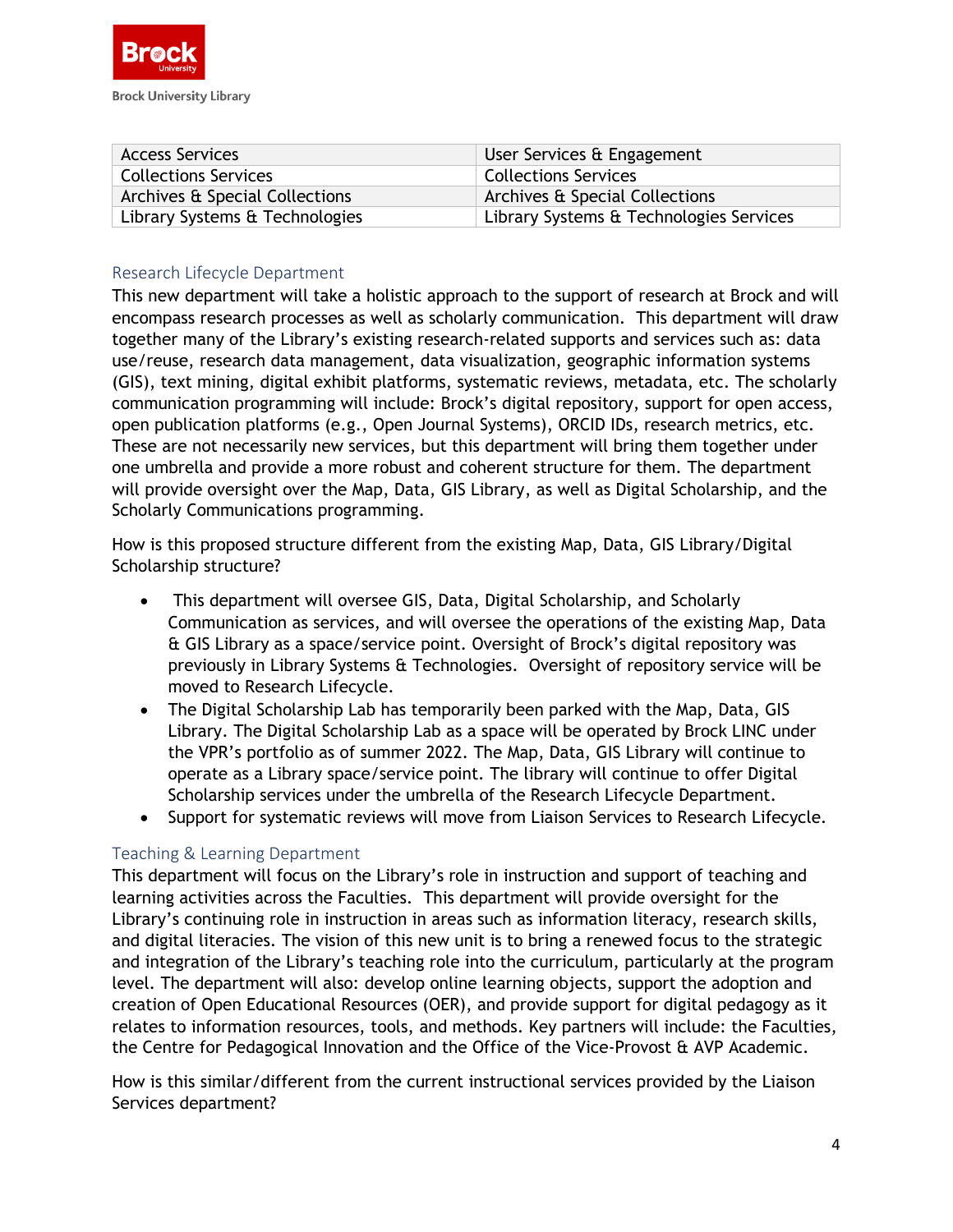

- This department will continue the Libraries' role in developing and delivering library related instruction within the curriculum; however, the department will be seeking to shift the conversation to the program level. Currently library instruction is primarily provided by individual request of an instructor. The goal is to work closely at the program level to ensure a sustainable and integrated approach to information literacy and research skills.
- A Library department with explicit focus on teaching and learning will provide much needed organizational structure that will better foster collaboration with CPI and other in areas such as Open Educational Resources (OER) and digital pedagogy.

#### Faculty Teams

A key question in the development of the new Organizational Framework has been how the Library structures its engagement with departments, programs, and Faculties. The current liaison model sees individual librarians assigned liaison responsibility with specific academic programs. Most (but not all) of these liaison librarians are members of the Liaison Services department. The new Framework maintains liaison relationships but proposes a team-based model. The Framework proposes three teams that are assigned at the Faculty level each with 3 librarians. The members of these teams will be drawn from across the Teaching & Learning, Research Lifecycle, and Collections Services departments. (As these teams evolve, they may also be supplemented by representation from other departments as necessary.) Each of the three teams will be assigned two Faculties. The proposed teams are:

- Humanities & Social Sciences
- Applied Health & Math and Science
- Goodman School of Business & Faculty of Education

These grouping are designed to be balanced in terms of student and faculty FTE; they are also balanced in terms of the level of library activity historically generated by these Faculties (using Library transaction data). The groupings are not intended to imply a one-size-fits-all model within each cluster. It is understood that there is disciplinary/transdisciplinary variation within each cluster, and within Faculties, and services will continue to be sensitive to these differences.

One of the strengths of a faculty team model is that, rather than being dependent on one individual, it is designed to draw upon expertise from across different library departments. A team approach will help bring to bear different supports, services, and types of expertise to academic programs. A team-based model is also intended to provide greater continuity when there are librarians on leaves or there are other staffing changes. A team-based model helps mitigate this problem by assigning a team of 3-4 librarians to each Faculty. Finally, a team approach makes it easier to set collective goals, provide a more consistent level of communication and outreach across programs.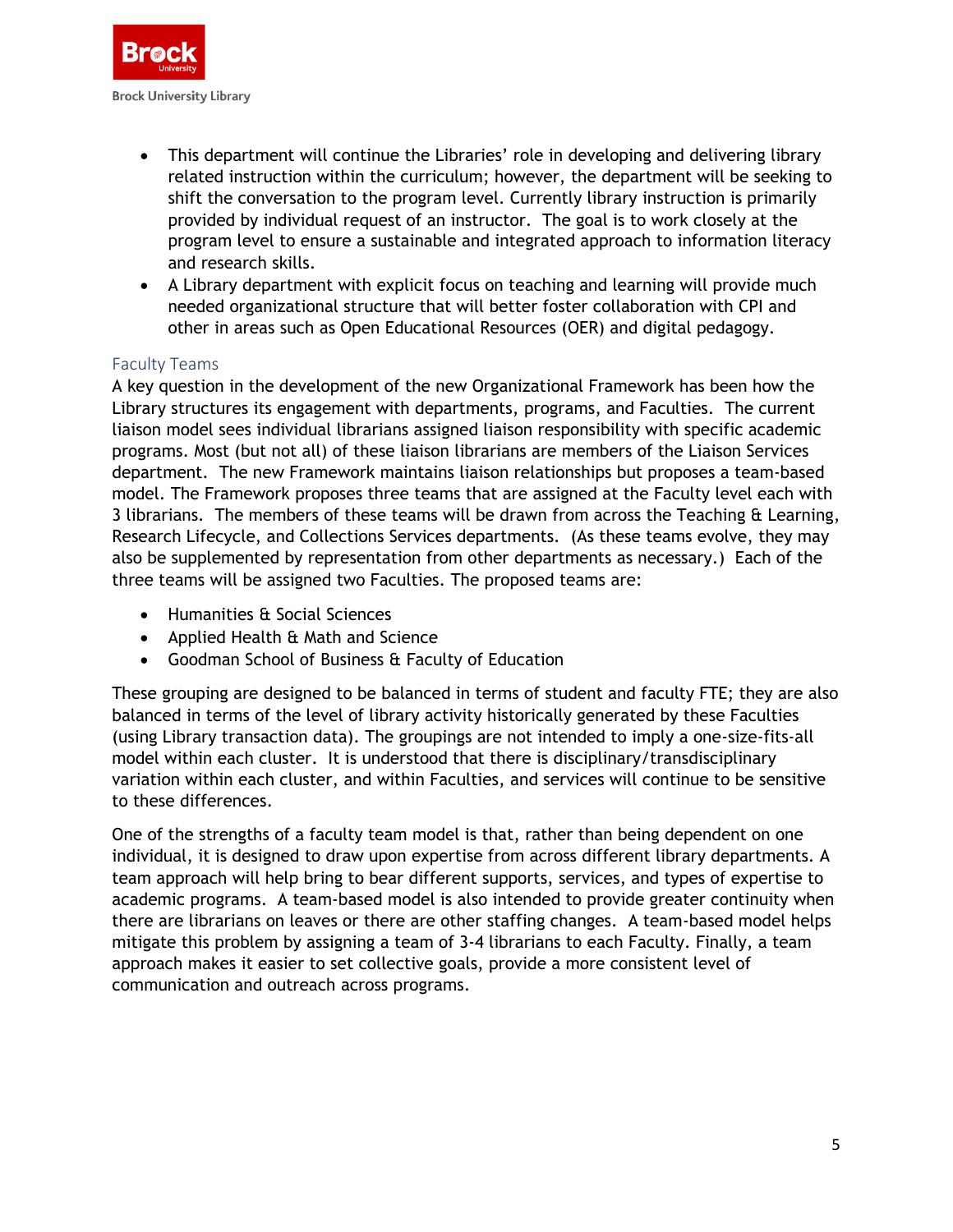

## Consultation Process

#### Internal Consultation Process

This Organizational Framework is the result of a highly engaged and iterative process within the Library that begin in November 2018. The process has involved the entire organization whether through membership on teams or working groups, or through workshops and interviews.

In the initial phase of this process was known as Project Blueprint*.* The purpose of the Blueprint was to build a high-level change vision using an open and collaborative process. The process was undertaken with the assistance of a consultant (Rebecca Jones from Dysart Jones & Associates) and was led by a team of nine staff from across the Library. The goal was to investigate structures, processes, service models and recommend the broad outlines of an organizational design, but to stop short of defining structures, roles and reporting lines. The team conducted over 90 appreciative inquiry (AI) interviews with staff, sifted through literature on organizational design, and conducted interviews with other libraries that have undergone restructuring. The process resulted in a final report including a conceptual sketch of a future organization ("the Blueprint"), organizational principles, and a set of recommendations.

Following the Blueprint, the Library Administration developed a draft Organizational Framework that derived directly from Blueprint vision and concepts. This Framework document was presented to Library staff in the fall of 2019. Working groups were then convened beginning in early 2020 to discuss elements of the draft structure and present a report to all staff offering greater detail on organizational components of the Framework and provide recommendations for revisions of the Framework. 25 staff from across the Library participated in 10 working groups.

Library Administration then incorporated feedback from these working group reports into a revised Organizational Framework v2 document.

#### Stakeholder Consultations

18 consultations were conducted with stakeholders, including Faculties, partnering units, and four Senate Committees, between February and April 2020. The consultation process culminated in a consultation at Senate in May 2020.

## Summary of Themes from Consultations

Many who participated in the consultations commented favourably on the strong and clear alignment with the University and Library Strategic Plans. Support was also expressed for the proposed approach to the faculty team model that is robust and can help address the need for continuity (through the team model) and succession planning (through cross-training). Others were very encouraged to see the focus on integration of the Library's instructional role at the program level, and there was a general appreciation of the way that the plan further highlights the Library's evolving role in supporting research, and data in particular.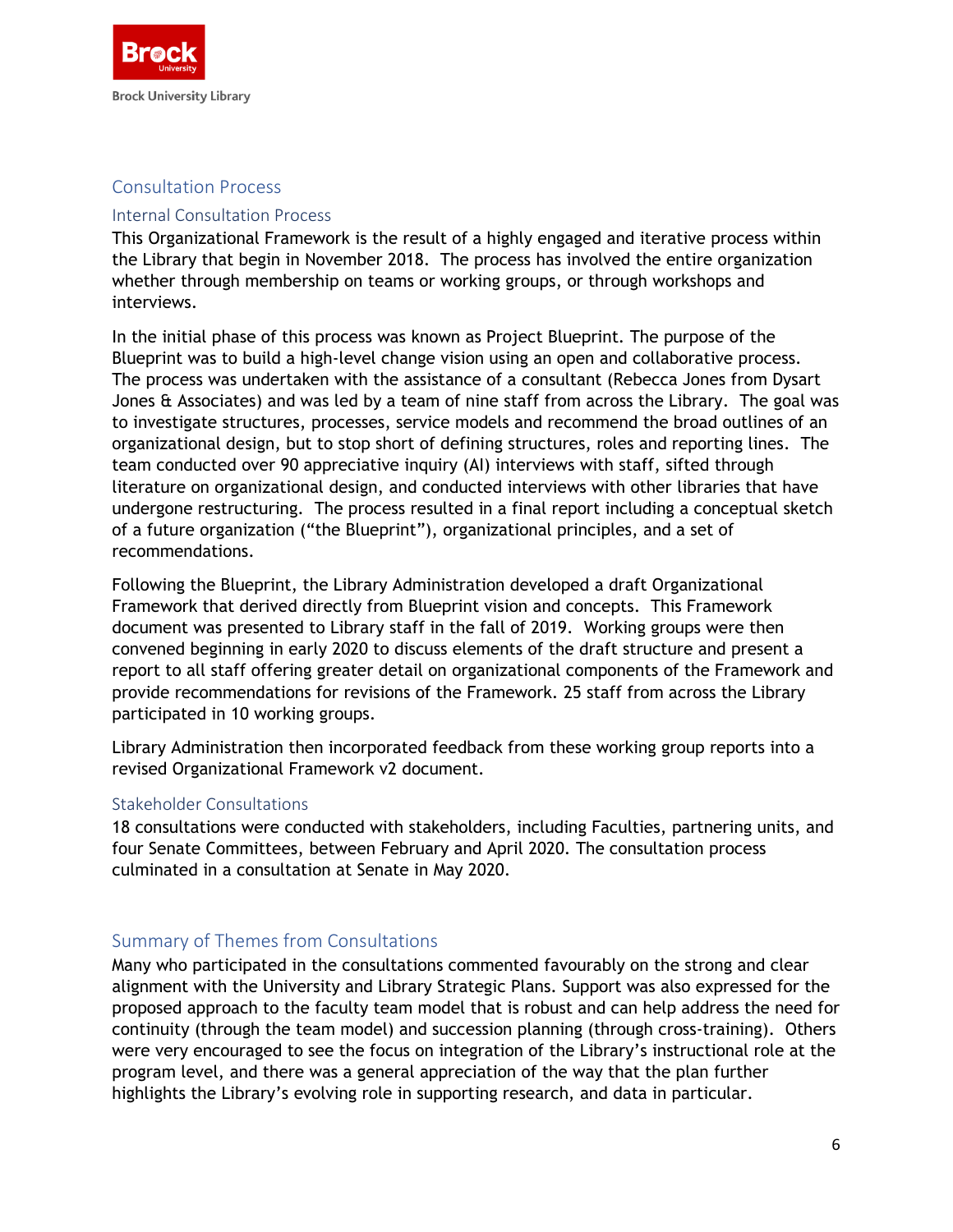

Some clarification was necessary on the distinction between organizational structure and service model. In many areas, changes to the organizational structure do not affect the way in which our users access the Library's services. For instance, the creation of the Research Lifecycle Department will not affect the Map, Data, GIS Library which will continue to exist. Nor will the newly named User Services & Engagement Dept affect the service point overseen by this department (the Ask Us Desk in the James A. Gibson Library).

Responses to other questions are provided below with responses:

Q: Would the Research Lifecycle department support qualitative and arts-based research methods in addition to quantitative/STEM-based methods?

A: Yes, the department will provide support across faculties, programs, and departments. Many of the areas of activity, such as support for scholarly communication, and open access, are applicable to all areas of research. And while the department will support quantitative research data, it will also support textual, visual, and qualitative approaches to research (e.g., text mining, digital exhibits, geographic information systems).

Q: What strategies will the Library use in pursuing the integration of library instructions at the program level?

A: Participation in quality assurance processes and program reviews will be key strategies for the Library. The new Teaching & Learning Department will also want to continue building relationships with UPDs and GPDs. Some instructors who participated in consultations also asked whether they will still be able to request library instruction sessions from individual librarians, notwithstanding the goal of program level integration. The answer to this is that, yes, we will continue to work with individual instructors.

Q: There were several questions about the composition of the three Faculty Teams: 1) why are the Faculties paired as they are in the Teams?; 2) are these pairings balanced?; and, 3) how will the model deal with disciplinary differences within the proposed teams (e.g. between Business and Education)?

A: The teams are designed to be balanced in terms of student and faculty FTE; they are also balanced in terms of the level of library activity historically generated by these Faculties (using Library transaction data). Regarding the disciplinary variation: librarians are already adept at providing support across a variety of programs. This is a necessity given that there are over 70 undergraduate programs and 50 graduate programs at the University, supported by 17 librarians. It is already the norm for librarians to liaise across multiple programs. The liaison relationships will continue to be responsive to the unique needs of individual students and faculty.

Q: Will programs lose specialized knowledge in moving from dedicated individual liaison librarians to Liaison Teams?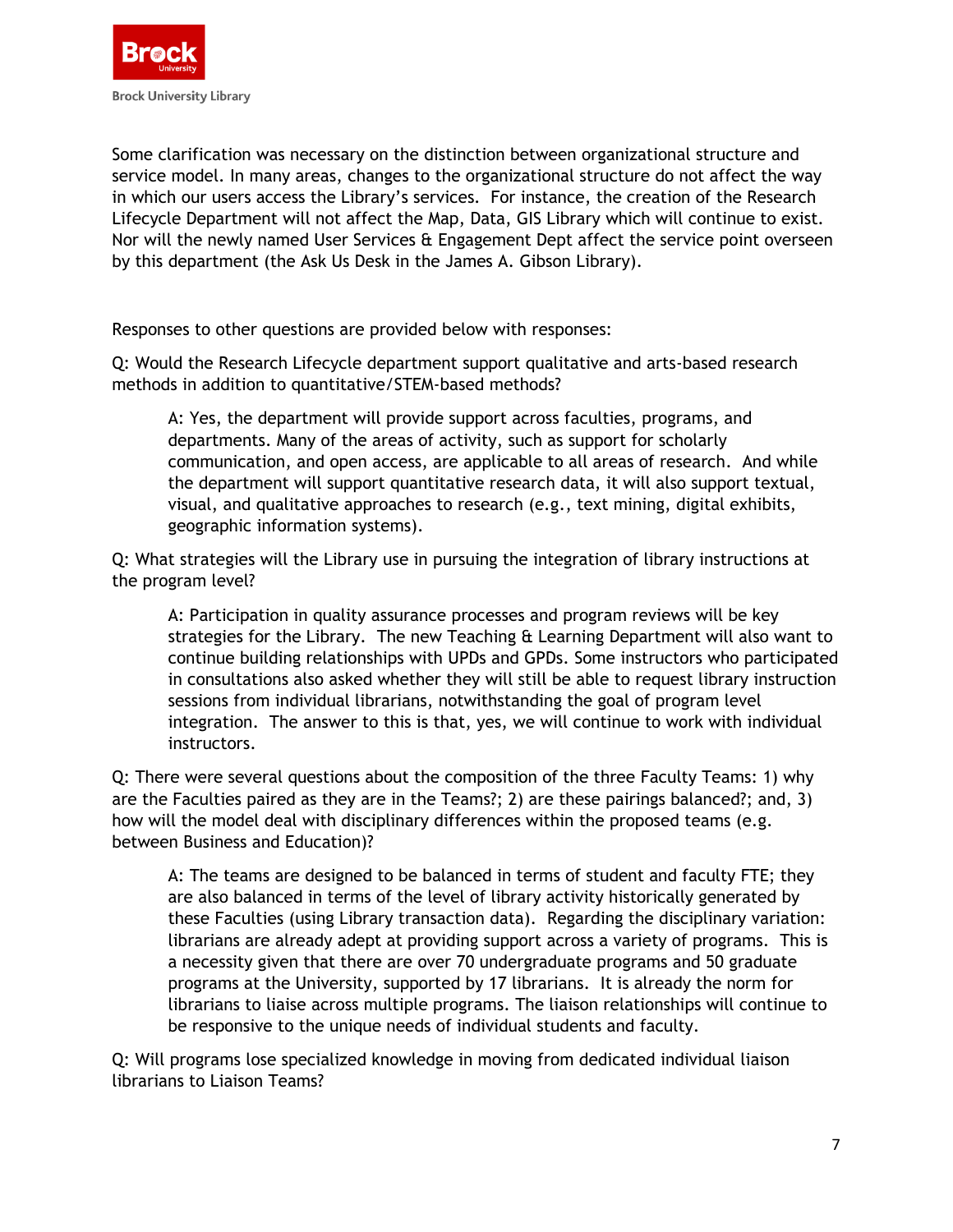

A: The Liaison Teams will provide a mechanism for more individuals within the library to develop specialized knowledge (around areas like research methods, and specific tools and resources). The new structures and team-based models allow for better distribution of knowledge across the Library. Ultimately, programs will continue to be able to draw on library expertise for research, collections, and teaching, and will benefit from more regular, coordinated communication from the Library.

Q: Previously the term 'disciplinary teams' has been used to describe the Faculty Teams. However, some programs do not identify as disciplines, and the term seems to be in tension with the identification of transdisciplinarity as a strategic priority? Is the model in any way mismatched with the concept of transdisciplinarity at the University?

A: In planning, the Library has used the term 'disciplinary teams' as shorthand for the model by which the Library will liaise with programs. As a result of this feedback, we have changed the name of these teams to 'Faculty Teams' since this better captures the intent. There is nothing inherently *disciplinary* about the model.

Q: The framework appears to be silent on the topic of indigenization and decolonization.

Does this theme need to be taken up into the restructuring plan in order for the Library to make progress in this area?

A: Indigenization and decolonization figure prominently in the Library Strategic Plan, and work in this area has begun. There is a great deal to unpack as the process is complex and has wide-ranging implications across many areas of the library organization. While these themes are prominent in the Library strategic plan, they do not feature in the restructuring plan because the Library is not proposing a specific new *structure* in which such initiatives would be located. To be meaningful, indigenization and decolonization will need to be taken up within and across many areas of library activity (including library collections, archival practice, design of library space, support for student and researchers, etc.).

Q: During the consultations some participants asked questions about specific library resources. Will the restructuring have implications for library collections (e.g., print vs. electronic, data sets, reference sources)?

A: The restructuring is neutral as it relates to what we collect. For specific questions related to collections, please contact [libhelp@brocku.ca](mailto:libhelp@brocku.ca) or your liaison librarian.